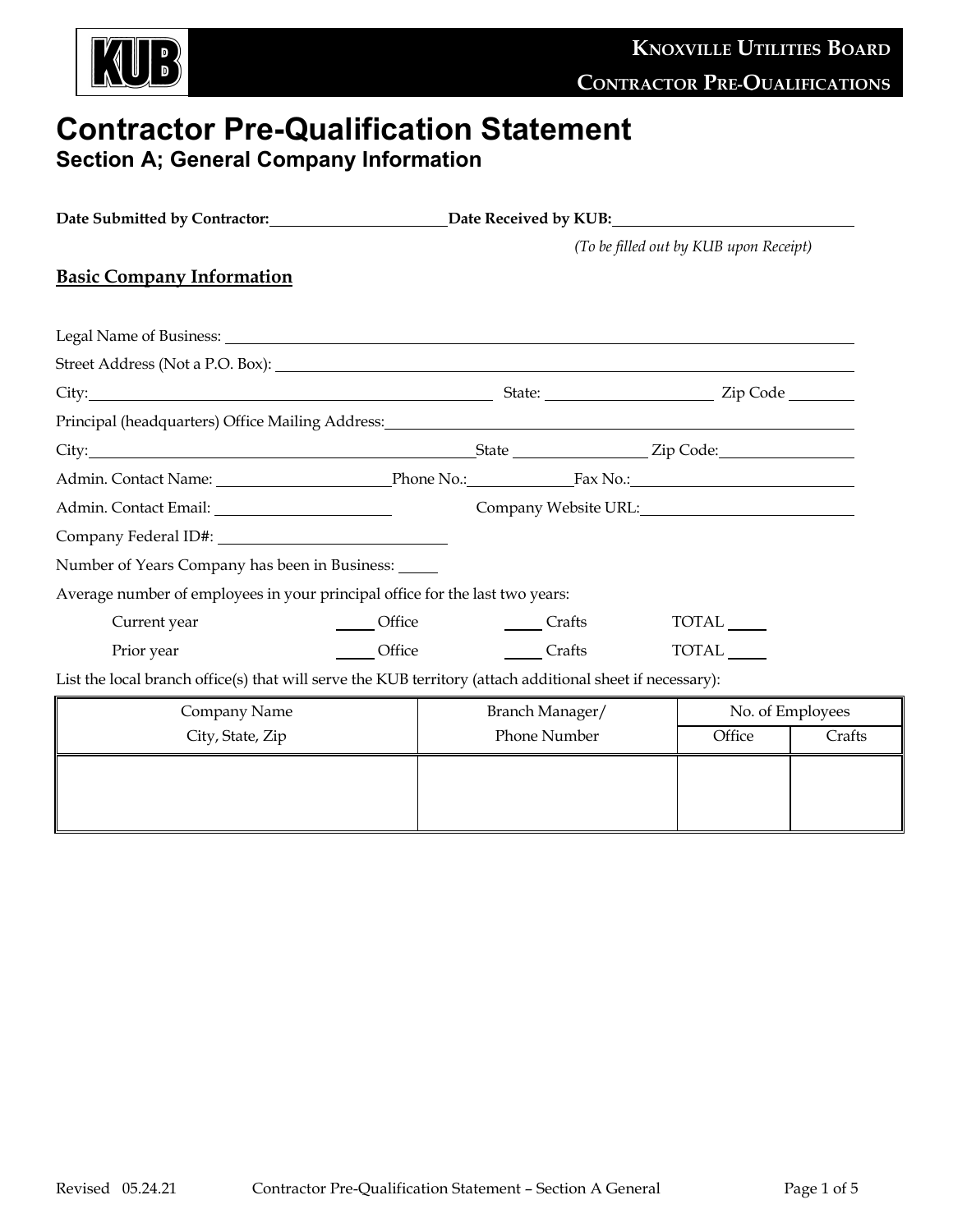

## **Contact Information for Company Principals** List Individuals who will be Submitting Bids and Signing

Contracts. List All that apply.

|                                              | Phone No.: E-Mail.: E-Mail.:                         |
|----------------------------------------------|------------------------------------------------------|
|                                              |                                                      |
|                                              |                                                      |
|                                              |                                                      |
|                                              |                                                      |
|                                              |                                                      |
|                                              | Title: Phone No.: Phone No.:                         |
|                                              |                                                      |
|                                              |                                                      |
|                                              |                                                      |
|                                              | Title: Phone No.: Phone No.:                         |
|                                              |                                                      |
|                                              |                                                      |
|                                              |                                                      |
|                                              | Title: <u>Phone No.:</u> Phone No.: Phone No.: 2008. |
| E-Mail.: National Communication of the Mail: |                                                      |
|                                              |                                                      |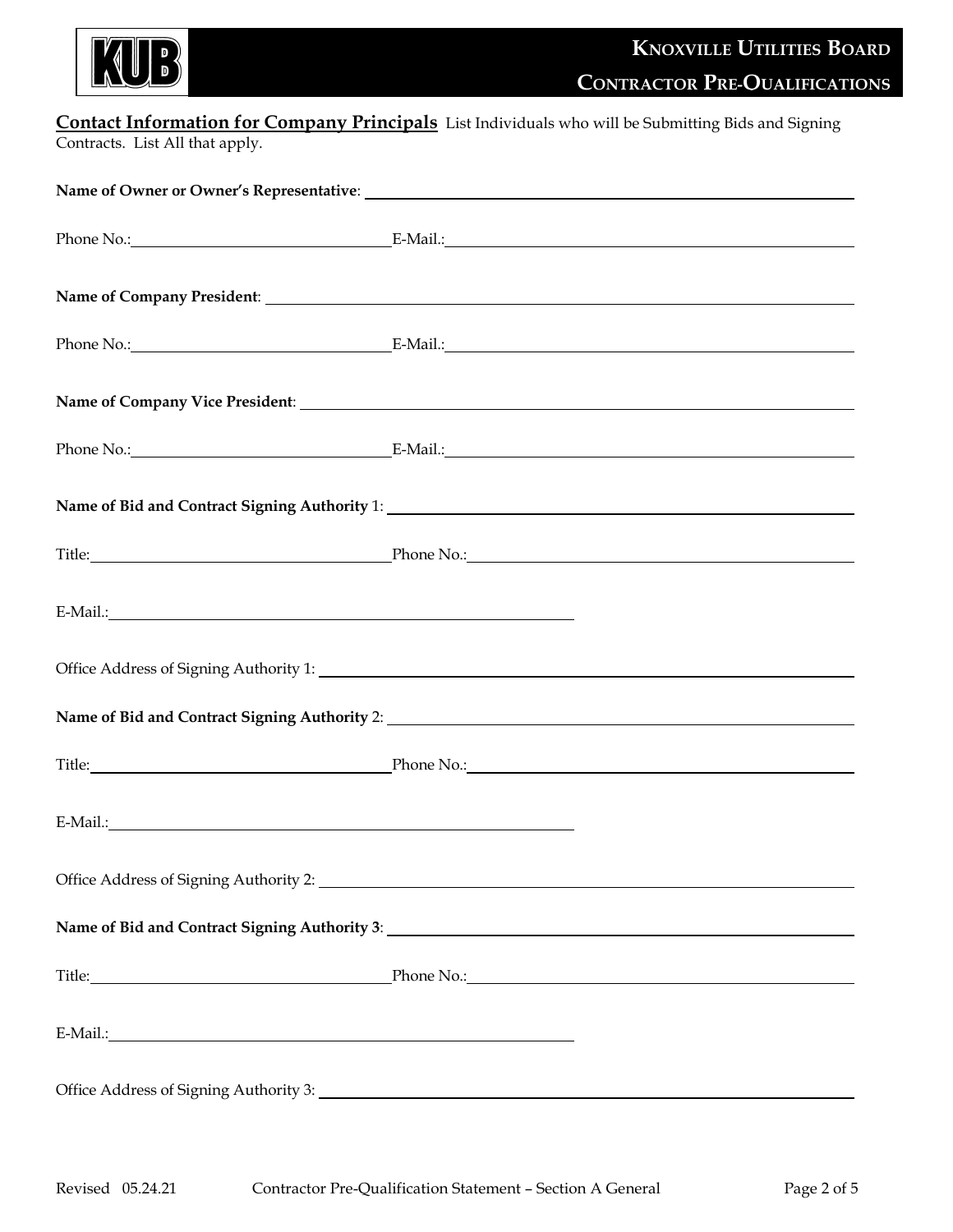

**Prequalification Classifications Contractor's Company is Applying for:** (Check all that apply. Note: Unlimited categories require unlimited bonding status and at least 5 years of experience on similar projects among other evaluation criteria. Contact KUB Procurement for further details if in doubt which categories to apply for)

#### **KUB 2.0 Wastewater Division**

2.1 Wastewater Testing and Inspection Services, Includes: Smoke Test, Line Cleaning, Chemical and Mechanical Root Control, TV Inspection, Dye Testing, Flow Testing and Monitoring, Utility Locating, Site Video Recording, Lab Services.

2.2 Wastewater Utility Construction, Unlimited: Includes Conventional Trenching for Pipe and Manhole Installation, Manhole Restoration, Pipebursting, CIPP, Auger Boring and Tunneling, Point Repairs, Pump Station Construction and Rehabilitation. Includes Participation in Categories 2.3, 2.4 and 3.2.

2.3 Wastewater Pipeline Construction, \$225,000.00 Bid Limit and Nominal 12 inch and under pipe size: Includes Conventional Trenching for Pipe and Manhole Installation, Manhole Restoration, Pipebursting, CIPP(subject to approval), Auger Boring and Tunneling, Point Repairs

2.4 Wastewater Pump Station Construction, \$225,000.00 Bid Limit per Lump Sum Pump Station Item: Includes 4MGD and smaller Pump Station construction, replacement, or rehabilitation, and includes Odor Control Facilities. Electrical work to be 600VAC and below.

2.5 Wastewater Plant Construction, Unlimited: Includes all facets of Wastewater Plant, Pump Station, and Facility Construction, Rehabilitation, and Repair. (Certain Large scale projects may require project specific prequalification and are subject to separate requirements) Includes Participation in Categories 2.4, 2.6, 3.5 and 3.6.

2.6 Wastewater Plant Construction, \$175,000.00 Bid Limit: Includes Plant Repairs, Upgrades, Small Projects and Subsystem Specific Work. Pipework to be 12 inches nominal size and below. Electrical work to be 600VAC and below. Includes Participation in Category 3.6

#### **KUB 3.0 Water Division**

3.1 Water System Testing and Inspection Services, Flow Testing and Monitoring, Leak Detection Services, Utility Locating, Site Video Recording, Hydrant Services (Inspection, Flow Testing, Flushing), Meter Services (Inspection, Testing, Repair, Replacement).

3.2 Water Utility Construction, Unlimited: Includes Conventional Trenching, Pipebursting, and Boring (Auger, Pipe Ramming, and Directional Drilling) for Installation of all Pipe Sizes. Includes Construction of Water Pressure Booster Stations. Includes Participation in Categories 3.3, 3.4 and 2.2.

3.3 Water Utility Construction, \$225,000.00 Bid Limit and Nominal 8 inch and under pipe size: Includes Conventional Trenching, Pipebursting, and Boring (Auger, Pipe Ramming, and Directional Drilling). Includes Construction of Water Pressure Booster Stations. Includes Participation in Category 3.4

3.4 Water Utility Construction, No Bid Limit and Nominal 2 inch and under pipe size: Includes Conventional Trenching, Pipebursting, and Boring (Auger, Pipe Ramming, and Directional Drilling). Includes Construction of Water Pressure Booster Stations with inlet and outlet connections of 2 inch and under pipe size. This category serves the galvanized line replacement initiative.

3.5 Water Plant Construction, Unlimited: Includes all facets of Water Plant, Booster Station, Facility and Storage Tank Construction, Rehabilitation, and Repair. (Certain Large scale projects may require project specific prequalification and are subject to separate requirements) Includes Participation in Categories 3.6, 2.5 and 2.6.

3.6 Water Plant Construction, \$175,000.00 Bid Limit: Includes Plant Repairs, Upgrades, Small Projects and Subsystem Specific Work. Pipework to be 12 inches nominal size and below. Electrical work to be 600VAC and below. Includes Participation in Category 2.6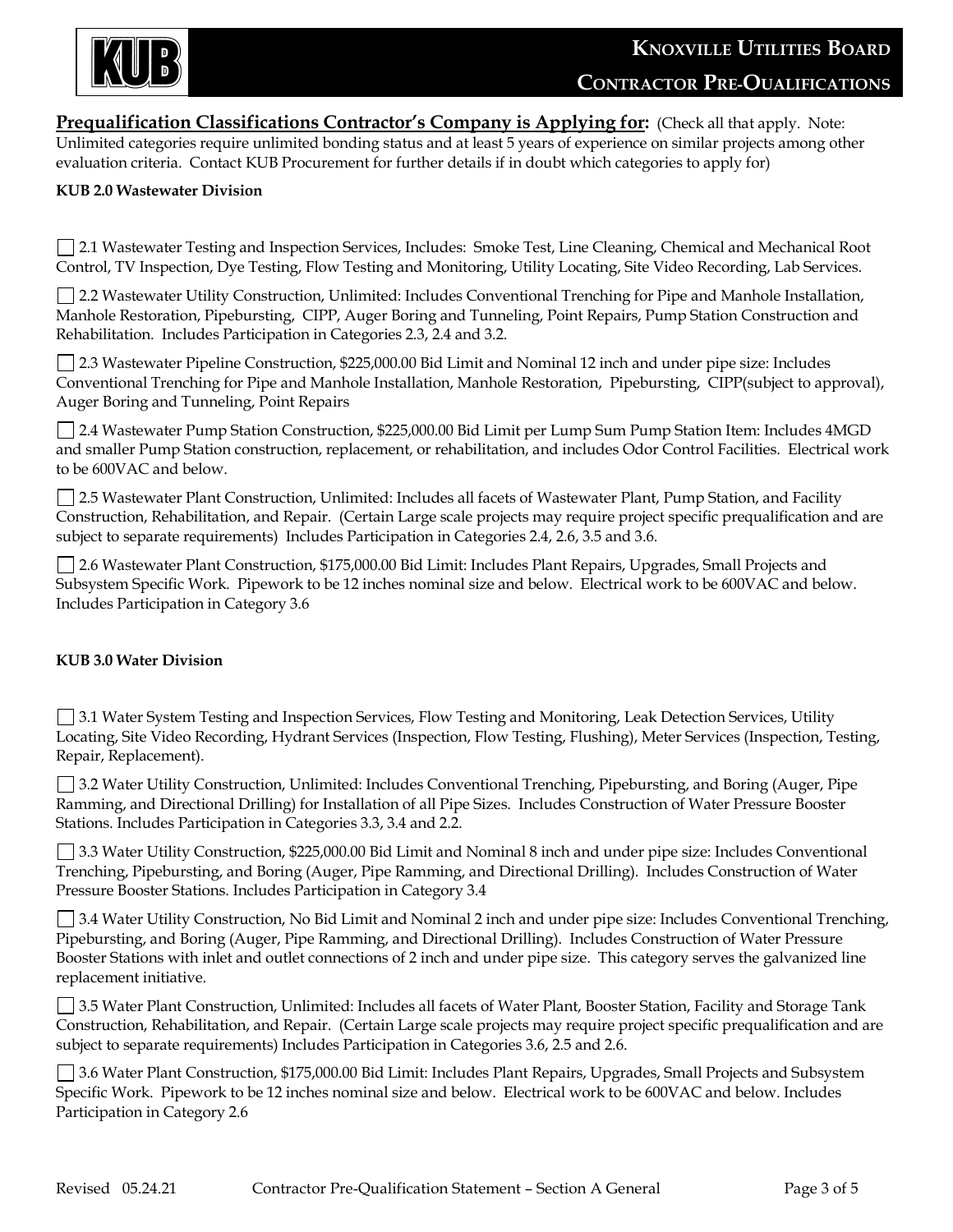

#### **KUB 4.0 Gas Division**

4.1 Gas System Testing and Inspection Services, Leak Testing and Monitoring, Utility Locating, Site Video Recording, Meter Services (Inspection, Testing, Repair, Replacement).

4.2 Gas Utility Construction, Unlimited: Includes Conventional Trenching and Boring (Auger and Directional Drilling) for Installation of all Pipe Sizes and materials as specified. Includes Construction of Gas Pressure Regulator Stations, Mainline Construction, Commercial and Residential Service lines.

4.3 Gas Utility Construction, No Bid Limit and Nominal 4 inch and under pipe sizes in HDPE material: Includes Conventional Trenching and Boring (Auger or Directional Drilling), Mainline Construction, Commercial and Residential Service lines.

#### **KUB 5.0 Electric Division**

5.1 Electric System Testing and Inspection Services, Pole Inspection, Line Inspection, Utility Locating, Site Video Recording, Meter Testing and Repair.

5.2 Electric Utility Construction, Unlimited 161KV: Includes all Construction and Maintenance of KUB Overhead and Underground Electric Distribution and Transmission Systems up to 161KV. (Certain Large scale projects may require project specific prequalification and are subject to separate requirements) Includes Participation in Categories 5.3, 5.5 and 5.6.

5.3 Electric Utility Construction, \$225,000.00 Bid Limit and 13.2KV: Includes all Construction and Maintenance of KUB Overhead and Underground Electric Distribution System up to 13.2KV. Includes setting pad mounted and overhead transformers, primary and secondary wiring and connections for residential and light commercial applications. Includes Participation in Category 5.6.

5.4 Electric Utility Substation Construction, Unlimited: Includes all Construction and Upgrades to KUB Substations and Substation Systems (Substation projects may require project specific prequalification and are subject to separate requirements)

5.5 Electric Utility Construction, Unlimited 600VAC: Includes all Construction, Maintenance, and Renovation of KUB Electric Systems up to 600VAC. Includes Plant, Pump Station, and Street Lighting Applications. Includes Participation in Categories 5.6.

5.6 Electric Utility Construction, \$225,000.00 Bid Limit and 600VAC limit: Includes all Construction, Maintenance, and Renovation of KUB Electric Systems up to 600VAC. Includes Plant, Pump Station, and Street Lighting Applications.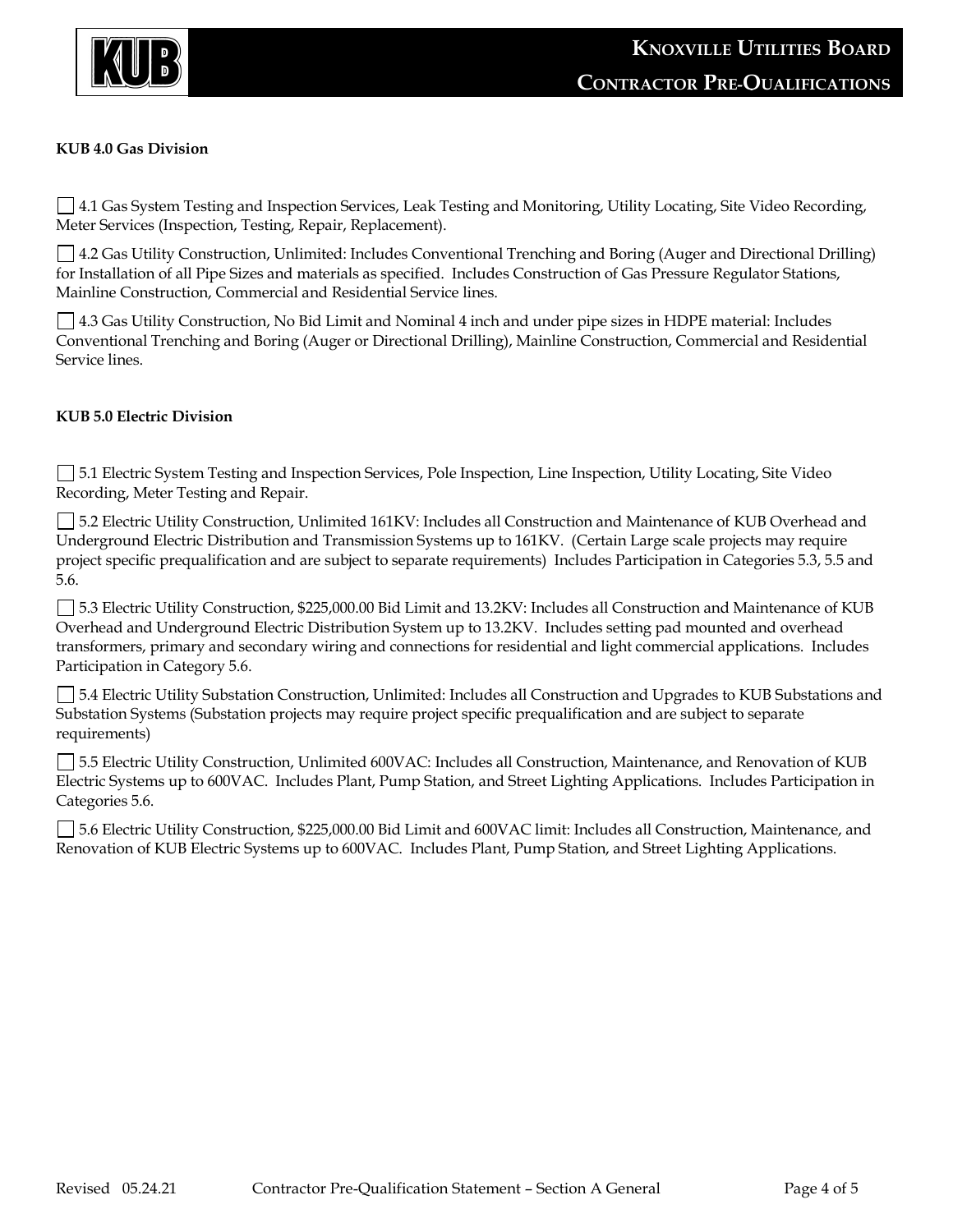

#### **KUB 6.0 Vegetation Management Program**

 6.1 Vegetation Management Program Support Services, Includes: Work preplanning services, scheduling, field inspections, reporting, customer notification and response, and other program support functions and services. This category cannot be combined with 6.2, 6.3, 6.4, or 6.5.

 6.2 Overhead Electric Line Tree Pruning and Clearing, Unlimited: Includes tree pruning, tree and brush removal and herbicide application in close proximity to energized overhead electrical lines up to 161 kV per ANSI A300 and ANSI Z133 standards. Includes qualification for all work in Categories 6.3, and 6.4.

 6.3 Non-electric Tree Work, Clearing, Mowing, and Herbicide Application: Planned work assigned by project including but not limited to tree pruning, select tree removal, stump removal, brush cutting (mechanical and manual), weed control, herbicide application, clearing to ground, chipping, disposal, and other related work per ANSI A300 and ANSI Z133 standards. Excludes: Tree pruning and clearing within the minimum approach distance for energized overhead electrical lines.

 6.4 Will Call: Short notice on call, small project, quick turnaround work including but not limited to: Individual tree pruning, removing and clearing downed trees, individual or multiple tree or stump removal, , brush removal (standing or down), site or spot cleanup, raking, haul off, and other related smaller scale work per ANSI A300 and ANSI Z133 standards. Excludes: Tree pruning and clearing within the minimum approach distance for energized overhead electrical lines

6.5 Tree Planting: Planned work assigned by project including tree planting per ANSI A300 (Part 6) standards

#### **KUB 7.0 Paving**

7.2 Municipal City Street and Roadway Paving, Unlimited: Includes but not limited to city streets, alley ways, County roadways surface preparations, improvements, surface milling, straight line truing, overlay patching, tack coat applications, asphalt placement, curb to curb finish course overlay, rolling, compaction, finish milling, burn in, inspection, site clean up, traffic control and any other paving related scope of work performed in accordance with the City of Knoxville, Knox County, TDOT or other governing agencies per the project specification requirements.

#### **KUB 8.0 Fiber**

8.1 Fiber Optic System Outside Plant Construction, Unlimited: Includes all Construction and Maintenance of KUB overhead and underground fiber optic systems. Including placement of steel messenger strand and lashing of fiber optic cable, conventional trenching and boring (auger and directional drilling) of communication conduits and placement of fiber optic cable.

8.2 Fiber Optic System Outside Plant Construction, \$150,000 bid limit: Includes all Construction and Maintenance of KUB overhead and underground fiber optic systems. Including placement of steel messenger strand and lashing of fiber optic cable, conventional trenching and boring (auger and directional drilling) of communication conduits and placement of fiber optic cable.

8.3 Fiber Optic Outside Plant Fusion Splicing and Testing: Includes all construction and maintenance fiber optic fusion splicing and testing of KUB's outside plant Fiber Optic Network. Splicing to include splicing single strand and mass fusion splicing, reel end and ring cut splices, and network access point (NAP) or (terminal) splicing. Testing to include light loss, OTDR, and polarization testing on optical paths.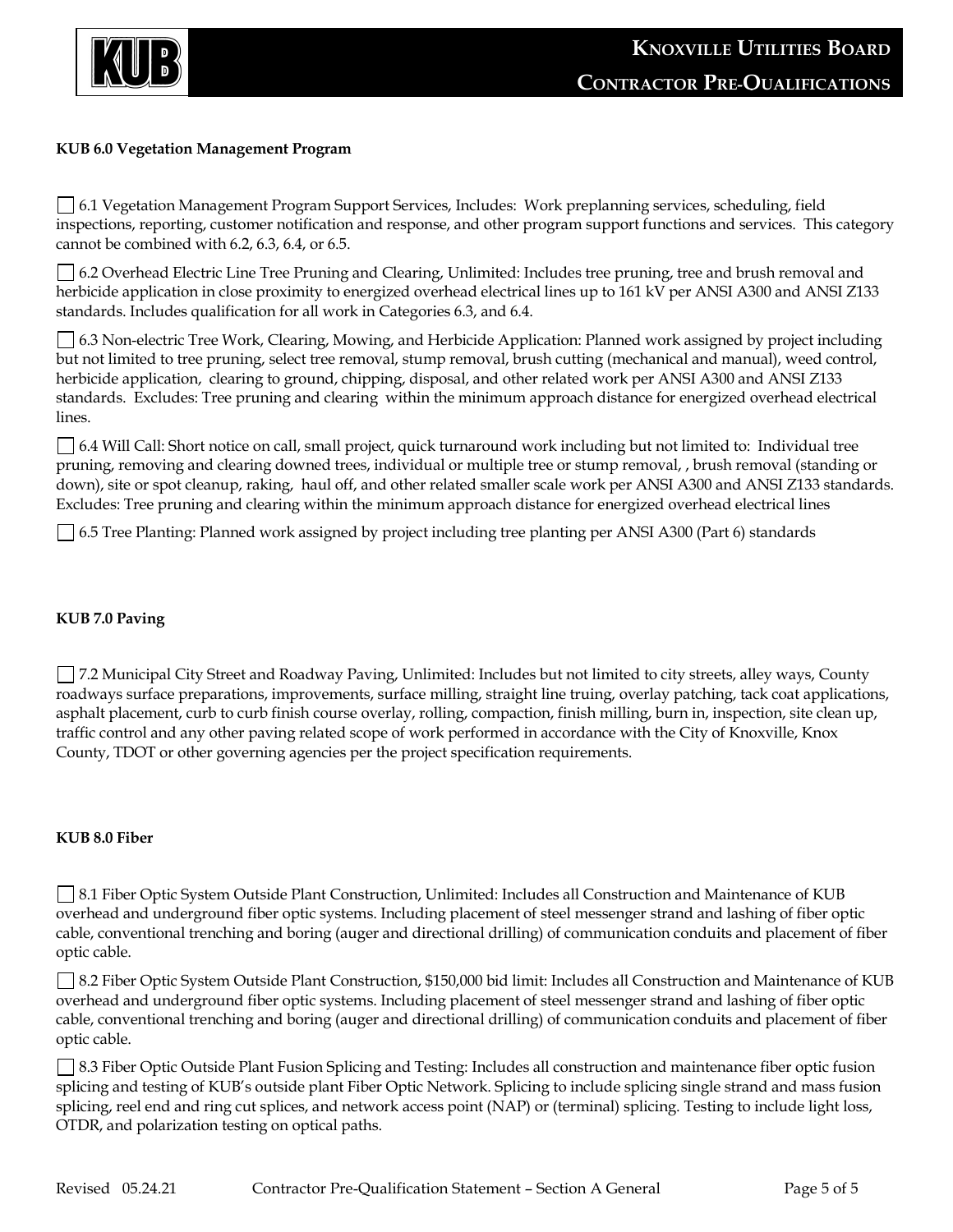

## **Contractor Pre-Qualification Statement**

### **Section B; Financial, Bonding, License, Insurance, Information**

|                                                                                                           | Date Submitted by Contractor:___________________________Date Received by KUB:_______________________                       |  |  |  |  |
|-----------------------------------------------------------------------------------------------------------|----------------------------------------------------------------------------------------------------------------------------|--|--|--|--|
|                                                                                                           | (To be filled out by KUB upon Receipt)                                                                                     |  |  |  |  |
|                                                                                                           |                                                                                                                            |  |  |  |  |
|                                                                                                           |                                                                                                                            |  |  |  |  |
| 1.                                                                                                        | <b>FINANCIAL INFORMATION</b> (KUB reserves the right to request a copy of Firm's most recent audited financial statement.) |  |  |  |  |
| Value of Assets Owned by Firm: \$                                                                         |                                                                                                                            |  |  |  |  |
| Annual Sales Volume for the three most recently completed Fiscal Years: (Indicate Year and Dollar Volume) |                                                                                                                            |  |  |  |  |
| $FY 20$ \$                                                                                                |                                                                                                                            |  |  |  |  |
| Largest Single Contract in the last 3 years: $\frac{6}{9}$                                                |                                                                                                                            |  |  |  |  |

#### **2. BONDING INFORMATION (Projects require a 100% Performance Bond and a 100% Payment Bond. The Surety shall consent and yield to the jurisdiction of the State Civil Courts of Knox County, Tennessee)**

#### **3. LICENSE INFORMATION**

Attach a photocopy of Contractor's current valid State of Tennessee Contractor's License.

#### 4. **INSURANCE INFORMATION (Insurance Certificate with limits stipulated will be detailed in the bidding documents)**

| Can the contractor provide a basic certificate of insurance?                                              | $\Box$ Yes   | No                          |
|-----------------------------------------------------------------------------------------------------------|--------------|-----------------------------|
| Does Contractor have, or is eligible to obtain, Railroad Liability Insurance, if required?                | $ $ Yes      | $\overline{\phantom{a}}$ No |
| Does Contractor have, or is eligible to obtain, Environmental Pollution Liability insurance, if required? |              |                             |
|                                                                                                           | $\Box$ Yes   | $\Box$ No                   |
| VERIFCATION OF BUSINESS STATUS MINORITY AND WOMEN OWNED BUSINESS<br>5.                                    |              |                             |
|                                                                                                           |              |                             |
| Is Contractor classified as minority or women owned business?                                             | $Y_{\rm PS}$ | No.                         |